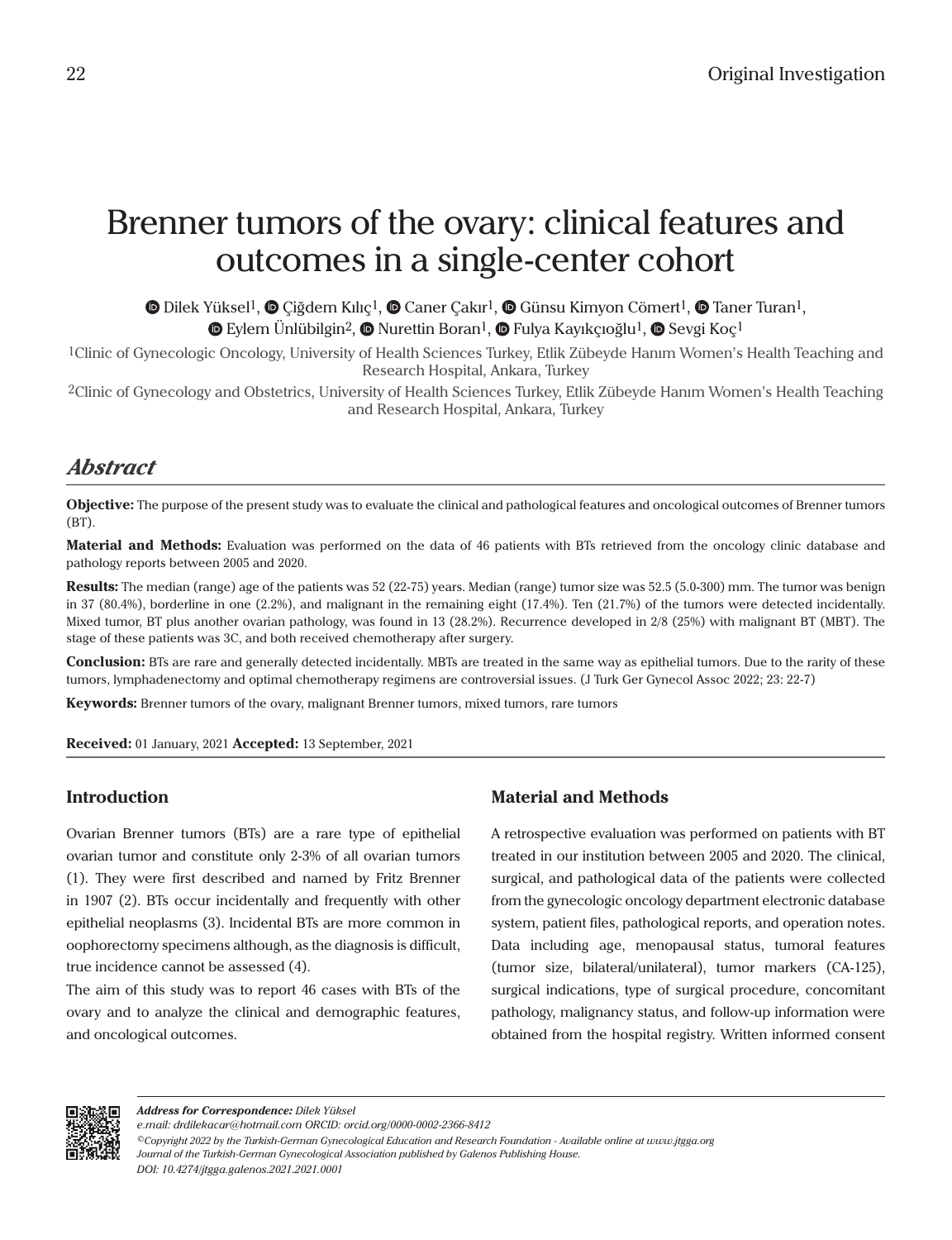was obtained from all patients on admission for medical information to be used anonymously for academic purposes. Approval for the study was granted by the University of Health Sciences Turkey, Etlik Zübeyde Hanım Women's Health Care, Training and Research Hospital (approval number: 90057706- 799/8, date: 30.10.2019).

Patients with malignant BT (MBT) and BT accompanied by another gynecological malignancy were included in the study, and post-surgical follow-up was performed every three months for the first two years, every six months for the following three years, and annually for the subsequent five years. The 2014 International Federation of Gynecology and Obstetrics (FIGO) staging criteria were considered. For patients treated before 2014, cancer staging was re-assessed using the FIGO 2014 system from surgical and pathological reports.

Gynaecological examination, abdominal ultrasonography, and measurements of CA-125 levels were routinely performed at each follow-up visit. Patients with borderline pathology were followed-up annually.

#### **Statistical analysis**

Data obtained in the study were analyzed statistically using SPSS, version 17.0 software (SPSS Inc., Chicago, IL, USA). The demographic data of the patients and disease characteristics were evaluated with descriptive statistics, with continuous variables reported as median, minimum-maximum values, and categorical variables as number and percentage (%).

#### **Results**

Evaluation was performed on 46 patients who presented during the study period. The patients had a median (range) age of 52 (22-75) years. The median (range) tumor size was 52.5 (5.0- 300) mm. The median (range) preoperative CA-125 level was 19 (4.9-215) IU/mL.

Tumors were bilateral in 3 (6.5%) patients, unilateral in the right ovary in 21 (45.7%), and unilateral in the left ovary in 22 (47.8%). Twenty-five (54.3%) patients were postmenopausal. The tumor was benign in 37 patients (80.4%), borderline in 1 (2.2%) and malignant in 8 (17.4%).

The most frequent features leading to diagnosis were adnexal mass (71.7%), then myoma uteri (7%), followed by abdominal pain, abnormal uterine bleeding, and prolapse.

Tumours were detected incidentally during surgery for other indications in 10 (21.7%) cases. These were: cervical cancer  $(n=2)$ ; ovarian cancer  $(n=2)$ ; serous ovarian cancer  $(n=1)$ ; endometrioid type of ovarian cancer  $(n=1)$ ; myoma uteri  $(n=3)$ ; prolapse  $(n=1)$ ; high-grade cervical intraepithelial lesion  $(n=1)$ ; and endometrial cancer  $(n=1)$ .

The patient with borderline BT accompanied by hyperplasia was found to have endometrial atypia, which was determined in

preoperative endometrial biopsy and postoperative pathology. Mixed tumors consisting of BT and another ovarian pathology were detected in 13 (28.2%) cases. Mucinous cystadenoma were concomitant in 7 (15.2%) patients, serous cystadenoma in 2 (4.3%), endometrioma in 2 (4.3%), struma ovarii in 1 (2.1%) and mature cystic teratoma in 1 (2.1%). The clinical and pathological features of the patients are presented in Table 1. The median age was 52 years (range, 36-57 years) in cases with MBT and 52 years (range, 22-74 years) in benign cases.

Eight cases with MBT were examined separately in detail. Stage IIIC was identified in 4 patients, 1A in 1 patient, IIA in 1 patient, IC1 in 1 patient, and IC3 in 1 patient. The median (range) follow-up time was 75 (36-75) months. In this period, recurrence was observed in 2/8 (25%). The patient with recurrence at stage 3C, case no: 43, underwent a total abdominal hysterectomy, bilateral salpingo-oophorectomy, bilateral pelvic lymph node dissection, appendectomy, and omentectomy, followed by six cycles of paclitaxel and carboplatin treatment, and had a recurrence in paraaortic + pelvic lymph node regions and the liver 86 months later. The other patient with recurrence (case no: 46) underwent a total abdominal hysterectomy, bilateral salpingo-oophorectomy, bilateral pelvic-paraaortic lymphadenectomy, and total omentectomy due to adnexal mass. After six cycles of chemotherapy (cisplatin + paclitaxel), the patient showed pulmonary + liver + pelvic recurrence in the  $13<sup>th</sup>$  month. The patient underwent bleomycin  $+$  etoposide  $+$  cisplatin chemotherapy and pelvic radiotherapy (RT), but died after 53 months due to progressive disease. The clinical and oncological characteristics of the cases with MBT are given in Table 2. The recurrences were detected by imaging.

#### **Discussion**

Tumors originating from the surface epithelium of the ovary are the most common ovarian neoplasms. BTs are a rare subtype of epithelial ovarian tumors. The WHO categorizes BTs into three types - benign, borderline, and malignant. BTs are known as transitional cell tumors because of their histological similarity to the urothelium resembling epithelial components (5).

BTs usually present in the fifth to sixth decades of life. In a series of 13 cases reported by Gezginç et al. (6), 61.5% of patients were post-menopausal and the median age was 55.6 years. Green et al. (7) also reported the mean age to be 58 years in 22 patients. Of the 46 patients in the current series, 54.3% were postmenopausal, and the median age was 52 years. The vast majority of reported cases of BT consist of small tumors and are detected incidentally when oophorectomy is performed for some other indication. In these cases tumor size is small, usually <2 cm and most patients are asymptomatic (4).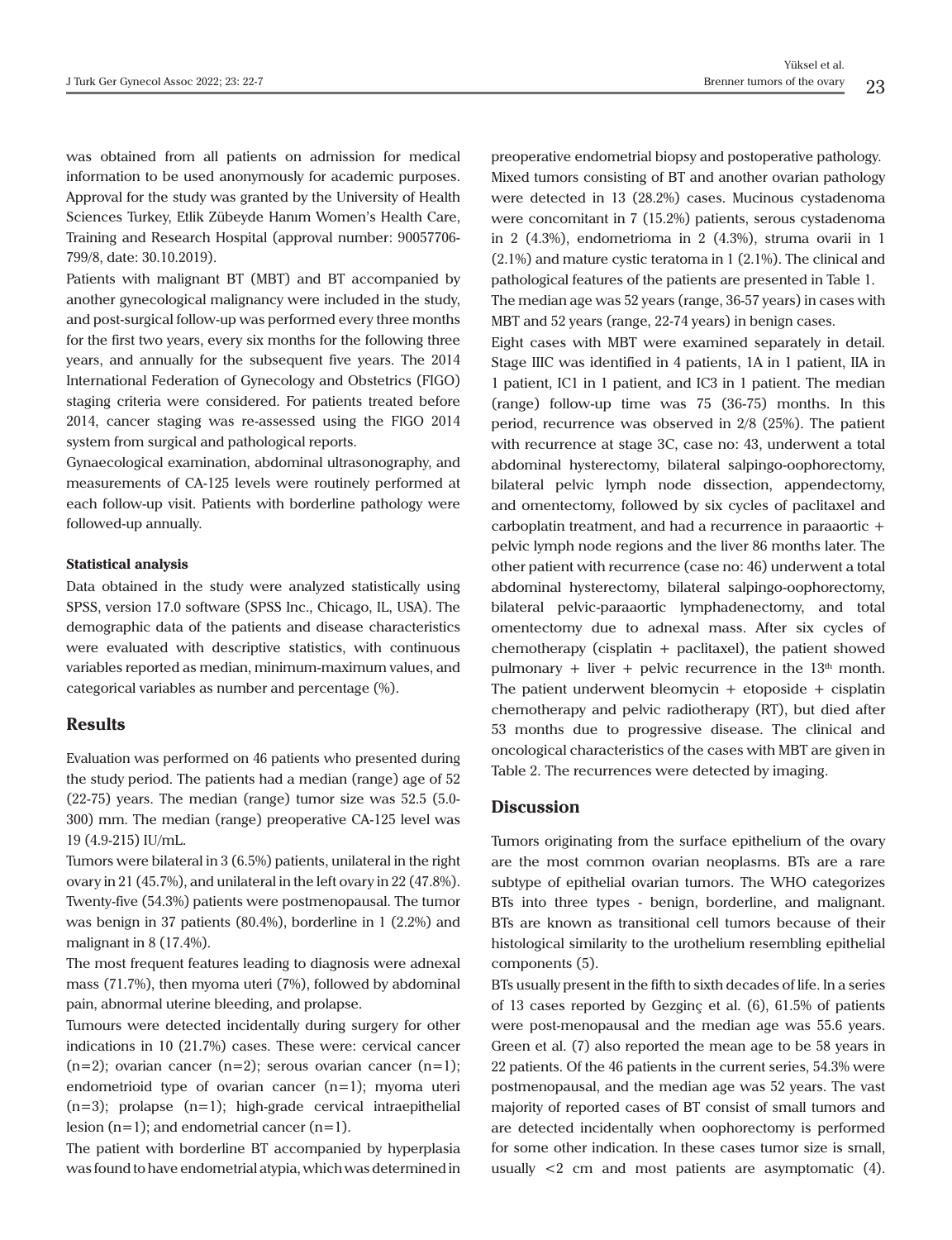| N                | A  | M                                | <b>Side</b>  | Size/mm | <b>Presenting</b><br>symptom      | <b>Concomitant</b><br>pathology   | <b>Surgery</b>                                                      | $CA-125$ | <b>Histology</b> |
|------------------|----|----------------------------------|--------------|---------|-----------------------------------|-----------------------------------|---------------------------------------------------------------------|----------|------------------|
| $\mathbf{1}$     | 57 | $^{+}$                           | R            | 33      | Adnexal mass-ovarian<br>cancer    | Serous ovarian carcinoma          | $\text{Tab} + \text{Bso} + \text{BppInd} + \text{App}.$<br>$+ Omm.$ | 215      | Benign           |
| $\boldsymbol{2}$ | 55 | $^{+}$                           | R            | N/A     | Cervical cancer                   | Cervical cancer                   | Type 3 hysterectomy + Bso<br>N/A<br>+ Bpplnd                        |          | Benign           |
| $\,3$            | 55 | $^{+}$                           | $\mathbb{R}$ | 50      | <b>AUB</b>                        |                                   | 6.2<br>Tlh + Bso                                                    |          | Benign           |
| $\overline{4}$   | 42 |                                  | L            | N/A     | Recurrent cervical<br>cancer      | Cervical cancer                   | Pelvic exenteration<br>N/A                                          |          | Benign           |
| 5                | 46 | $\overline{\phantom{a}}$         | L            | N/A     | Endometrial cancer                | Endometrial cancer                | Tlh + Bso                                                           | N/A      | Benign           |
| 6                | 43 |                                  | L            | 150     | Adnexal mass + Abd.<br>pain       | Mucinous cystadenoma              | Left uso                                                            | 10.9     | Benign           |
| $\overline{7}$   | 65 | $^{+}$                           | L            | 120     | Adnexal mass + Abd.<br>pain       |                                   | N/A<br>Tah + Bso                                                    |          | Benign           |
| 8                | 54 | $^{+}$                           | R            | 20      | HSIL surgical margin<br>$^{+}$    | HSIL surgical margin +            | N/A<br>$Tlh + Bso$                                                  |          | Benign           |
| $\boldsymbol{9}$ | 49 |                                  | L            | 150     | Adnexal mass + AUB                | Mucinous cystadenoma              | $Tah + Bso + App.$                                                  | 13       | Benign           |
| 10               | 53 | $\begin{array}{c} + \end{array}$ | L            | 20      | Adnexal mass-ovarian<br>cancer    | Endometrioid ovarian<br>carcinoma | Type 2 hysterectomy + Bso<br>32<br>$+$ Bpplnd $+$ App. $+$ Omm.     |          | Benign           |
| 11               | 52 | $^{+}$                           | L            | 50      | Adnexal mass                      |                                   | Tah + Bso                                                           | 16       | Benign           |
| 12               | 57 | $\qquad \qquad +$                | B            | 50      | Adnexal mass                      | $\overline{\phantom{a}}$          | Tlh + Bso                                                           | 30       | Benign           |
| 13               | 69 | $^{+}$                           | L            | 200     | Adnexal mass                      |                                   | $Tah + Bso$                                                         | 28       | Benign           |
| 14               | 56 | $+$                              | R            | 55      | Adnexal mass                      | Struma ovarii                     | Tah + Bso                                                           | 5        | Benign           |
| 15               | 63 | $\qquad \qquad +$                | R            | 80      | Adnexal mass                      |                                   | Tah + Bso                                                           | N/A      | Benign           |
| 16               | 38 |                                  | $\mathbb{R}$ | 56      | Adnexal mass                      |                                   | Right uso                                                           | 9.4      | Benign           |
| 17               | 74 | $^{+}$                           | R            | 40      | Adnexal mass                      | Endometrioma                      | Tah + Bso                                                           | 19       | Benign           |
| 18               | 73 | $\qquad \qquad +$                | Г            | 100     | Adnexal mass + AUB                | Mucinous cystadenoma              | $Tah + Bso$                                                         | 40       | Benign           |
| 19               | 50 |                                  | L            | 200     | Adnexal mass                      | Mucinous cystadenoma              | $Right$ uso $+$ Left<br>$salpingedomy + App.$                       | 100      | Benign           |
| 20               | 43 | $\overline{\phantom{a}}$         | L            | 55      | Adnexal mass                      | Mature cystic teratoma            | Left uso                                                            | 77       | Benign           |
| 21               | 47 |                                  | $\mathbb{R}$ | 85      | Adnexal mass                      | Mucinous cystadenoma              | 12<br>Right uso                                                     |          | Benign           |
| 22               | 48 | $\sim$                           | R            | 40      | Adnexal mass                      | Endometrioma                      | $Tah + Bso$                                                         | 37       | Benign           |
| 23               | 48 |                                  | R            | 45      | Myoma uteri                       |                                   | Tah + Bso                                                           | N/A      | Benign           |
| $\sqrt{24}$      | 54 | $^{+}$                           | R            | 6       | Myoma uteri + uterine<br>prolapse |                                   | N/A<br>$Tah + Bso$                                                  |          | Benign           |
| 25               | 34 |                                  | L            | 60      | Adnexal mass                      | Mucinous cystadenoma              | Cystectomy<br>9.2                                                   |          | Benign           |
| $26\,$           | 54 | $\begin{array}{c} + \end{array}$ | $\mathsf{R}$ | 15      | Adnexal mass                      |                                   | 13<br>$Tah + Bso$                                                   |          | Benign           |
| $27\,$           | 60 | $^{+}$                           | R            | 5       | Uterine prolapse                  | ÷,                                | Tah + Bso                                                           | 6        | Benign           |
| $\rm 28$         | 53 | $\qquad \qquad +$                | L            | 30      | Myoma uteri                       |                                   | N/A<br>$Tah + Bso$                                                  |          | Benign           |
| 29               | 52 | $\begin{array}{c} + \end{array}$ | L            | 65      | Adnexal mass                      | Mucinous cystadenoma              | Left uso                                                            | $4.9\,$  | Benign           |
| $30\,$           | 50 | $+$                              | L            | 10      | Myoma uteri                       | $\overline{\phantom{a}}$          | $Tah + Bso$                                                         | 6.3      | Benign           |
| 31               | 46 |                                  | $\mathbb{R}$ | 40      | Adnexal mass                      |                                   | Right uso                                                           | 8.4      | Benign           |
| $32\,$           | 52 |                                  | $\mathsf{R}$ | $25\,$  | Myoma uteri                       | Serous cystadenoma                | $Tah + Bso$                                                         | N/A      | Benign           |
| 33               | 52 | $\overline{\phantom{a}}$         | R            | 25      | Myoma uteri                       |                                   | $Tlh + Bso$                                                         | 24       | Benign           |
| 34               | 39 | $\blacksquare$                   | L            | 40      | Adnexal mass                      | Serous cystadenoma                | 24.4<br>Left uso                                                    |          | Benign           |
| 35               | 22 |                                  | L            | 45      | Adnexal mass                      | $\overline{\phantom{a}}$          | Cystectomy                                                          | $9.5\,$  | Benign           |
| 36               | 59 | $^{+}$                           | $\mathbb R$  | 8       | Myoma uteri                       | ÷,                                | $Tah + Bso$                                                         | N/A      | Benign           |
| 37               | 50 |                                  | L            | $270\,$ | Adnexal mass                      | $\overline{\phantom{a}}$          | $Tah + Bso$                                                         | 152      | Benign           |

**Table 1. The Clinical and pathological features of the patients**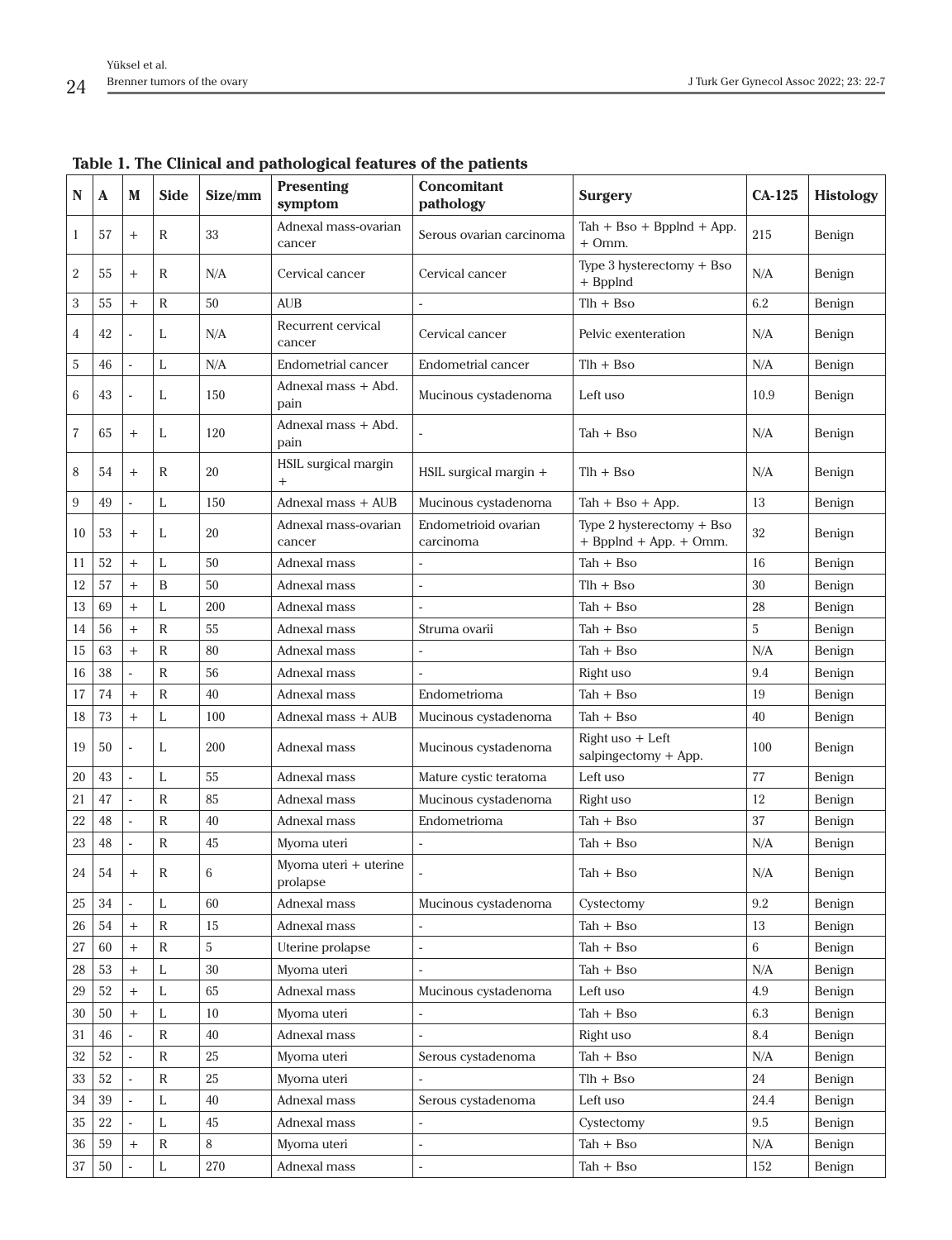| N                                                                                                                                                                                                                                                                                                            | A  | M      | <b>Side</b>  | Size/mm | <b>Presenting</b><br>symptom | <b>Concomitant</b><br>pathology | <b>Surgery</b>                                                            | $CA-125$ | <b>Histology</b>  |
|--------------------------------------------------------------------------------------------------------------------------------------------------------------------------------------------------------------------------------------------------------------------------------------------------------------|----|--------|--------------|---------|------------------------------|---------------------------------|---------------------------------------------------------------------------|----------|-------------------|
| 38                                                                                                                                                                                                                                                                                                           | 70 | $+$    | L            | 100     | Adnexal mass $+$ AUB         | Atypical hyperplasia            | 38<br>$Tah + Bso$                                                         |          | <b>Borderline</b> |
| 39                                                                                                                                                                                                                                                                                                           | 75 | $^{+}$ | B            | 36      | Adnexal mass                 | Breast cancer history           | $\text{Tab} + \text{Bso} + \text{BppInd} + \text{App}.$<br>20<br>$+ Omm.$ |          | Malignant         |
| 40                                                                                                                                                                                                                                                                                                           | 57 | $+$    | L            | 55      | Adnexal mass                 | ٠                               | N/A<br>$Tah + Bso + Omm.$                                                 |          | Malignant         |
| 41                                                                                                                                                                                                                                                                                                           | 48 |        | L            | 200     | Adnexal mass                 |                                 | $\text{Tab} + \text{Bso} + \text{BppInd} + \text{App}.$<br>$+ Omm.$       | 9.6      | Malignant         |
| 42                                                                                                                                                                                                                                                                                                           | 37 |        | R            | 300     | Adnexal mass                 |                                 | $\text{Tab} + \text{Bso} + \text{BppInd} + \text{App}.$<br>$+ Omm.$       | 12       | Malignant         |
| 43                                                                                                                                                                                                                                                                                                           | 49 |        | $\mathbb{R}$ | N/A     | Adnexal mass                 | Mucinous cystadenoma            | $\text{Tab} + \text{Bso} + \text{Bplnd} + \text{App}.$<br>$+ Omm.$        | N/A      | Malignant         |
| 44                                                                                                                                                                                                                                                                                                           | 75 | $^{+}$ | R            | N/A     | Adnexal mass                 |                                 | $\text{Tab} + \text{Bso} + \text{BppInd} + \text{App}.$<br>$+ Omm.$       | 95       | Malignant         |
| 45                                                                                                                                                                                                                                                                                                           | 36 |        | R            | 180     | Adnexal mass                 |                                 | Tah $+$ Bso $+$ Bpplnd $+$ App.<br>209<br>$+ Omm.$                        |          | Malignant         |
| 46                                                                                                                                                                                                                                                                                                           | 55 | $^{+}$ | B            | 150     | Adnexal mass + Abd.<br>pain  |                                 | $\text{Tab} + \text{Bso} + \text{BppInd} + \text{App}.$<br>64<br>$+ Omm.$ |          | Malignant         |
| N: Patient no, A: Age, M: Menopausal status, AUB: Abnormal uterine bleeding, Abd.pain: Abdominal pain, Uso: Unilateral salpingo-oophorectomy, Tah:<br>Total abdominal hysterectomy, Bso: Bilateral salpingo-oophorectomy, Tlh: Total laparascopic hysterectomy, App: Appendectomy, Bpplnd: Bilateral pelvic- |    |        |              |         |                              |                                 |                                                                           |          |                   |

#### **Table 1. Continued**

| Table 2. The clinical and oncological characteristics of cases with malignant Brenner tumors |  |
|----------------------------------------------------------------------------------------------|--|

paraaortic lymph node dissection, HSIL: High grade squamous intraepithelial lesion, L: Left, R: Right

| Case no                                                                                                                                         | Age | <b>Stage</b>    | Chemotherapy                         | Recurrence (time/site/treatment)                                                   | Follow-up time (m)                     | <b>Outcome</b> |  |
|-------------------------------------------------------------------------------------------------------------------------------------------------|-----|-----------------|--------------------------------------|------------------------------------------------------------------------------------|----------------------------------------|----------------|--|
| 39                                                                                                                                              | 75  | <b>IIIC</b>     | $C + PTX$<br>$(6 \text{ cyc.})$      | N <sub>o</sub>                                                                     | 47 m                                   | Ned/Alive      |  |
| 40                                                                                                                                              | 57  | <b>IIA</b>      | $C + PTX + RT$<br>$(7 \text{ cyc.})$ | N <sub>o</sub>                                                                     | 12 <sub>m</sub>                        | <b>NA</b>      |  |
| 41                                                                                                                                              | 48  | IA              |                                      | N <sub>o</sub>                                                                     | 96 m                                   | Ned/Alive      |  |
| 42                                                                                                                                              | 37  | IC1             | $C + PTX$<br>$(6$ cyc.)              | N <sub>o</sub>                                                                     | $115 \text{ m}$                        | Ned/Alive      |  |
| 43                                                                                                                                              | 49  | <b>IIIC</b>     | $C + PTX$<br>$(6 \text{ cyc.})$      | 86 m<br>(paraaortic + pelvic lymph node and liver)<br>Surgery $+ 6$ cyc. $C + PTx$ | 96 m                                   | Ned/Alive      |  |
| 44                                                                                                                                              | 75  | <b>IIIC</b>     | $C + PTX$<br>$(6$ cyc.)              | N <sub>o</sub>                                                                     | 12 <sub>m</sub>                        | <b>DOD</b>     |  |
| 45                                                                                                                                              | 36  | IC <sub>3</sub> | $C + PTX$<br>$(6 \text{ cyc.})$      | N <sub>o</sub>                                                                     | $125 \text{ m}$                        | Ned/Alive      |  |
| 46                                                                                                                                              | 55  | <b>IIIC</b>     | $Cis + PTx$<br>$(6 \text{ cyc.})$    | 13 <sub>m</sub><br>$(pulmonary + liver + pelvic side)$<br>$BEP +$ pelvic RT        | 53 <sub>m</sub><br>Progressive disease | <b>DOD</b>     |  |
| Cue Cuelo C. Carboniatin PTy: Paelitavel Cic: Cicolatin PT: Padjatherany PFP: Pleamyein   Etenesid   Cicolatin Ned: Ne evidence of disease DOD: |     |                 |                                      |                                                                                    |                                        |                |  |

'yc: Cycle, C: Carboplatin, PTx: Paclitaxel, Cis: Cisplatin, RT: Radiotherapy, BEP: Bleomycin + Etoposid + Cisplatin, Ned: No evidence Dead of Disease, NA: Not available, m: Month

In the current study, 10 cases were detected incidentally after surgery for other indications. In these cases, the size of the tumor varied from 5 mm to 45 mm (Table 1).

BTs can be accompanied by mucinous cystadenoma, serous cystadenoma, benign cystic teratoma, or struma ovarii in approximately 20% of cases (8). Similarly, in the current study, coexistence with benign ovarian tumors was detected in 13

(28%) cases. Roma and Masand (9) reported that up to 27% of BTs were associated with mucinous tumors. The coexistence of struma ovarii and BT is rare. According to the current literature, only seven cases have been reported (10). The origin of the BT and the struma ovarii association may be the germ-cell, as described in various studies, or due to the metaplastic features of the BT (10,11).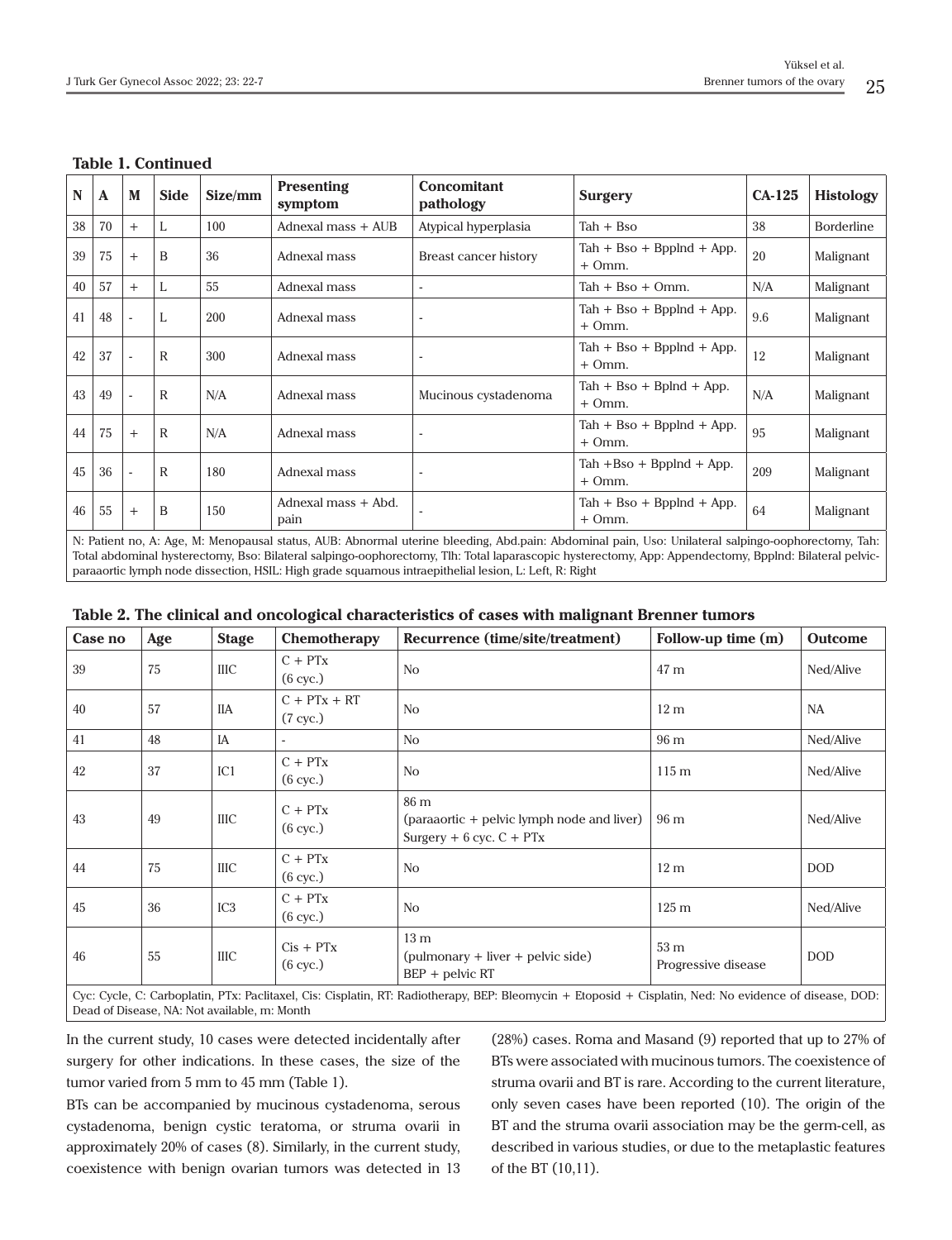BTs might be accompanied by other ovarian tumors and be associated with endometrial pathologies in 4-14% of patients. The stromal component of the BT, resembling the theca cells of the ovary, produces estrogen, which may be related to estrogenrelated pathologies (3). In the current cohort, BTs were seen to coexist with atypical endometrial hyperplasia in one patient and endometrioid-type endometrial cancer in another.

Synchronous tumors of the female genital tract account for only 1-6% of all genital neoplasms (12). Similarly, in this study, one case was diagnosed incidentally in a case of serous ovarian carcinoma and one case in an endometrioid ovarian tumor. Coexistence with the endometrioid ovarian tumor and the history of breast cancer in one patient also supports estrogenrelated events. These findings also explain the vaginal bleeding complaint in these patients. Although no data exist about the coexistence of cervical cancer and BTs in the literature, two (4.3%) patients had cervical cancer in the current study. This might have resulted from the fact that the study was conducted in a gynecological oncology clinic.

BTs are known to range from benign to malignant. In the current study, 1 patient had borderline and eight patients had MBT. Borderline BTs are rare and defined as "epithelial proliferation without stromal invasion" and only 60 cases have been published in the English literature to date (13). Most of the cases in the literature were reported as older than 50 years. Presenting with postmenopausal bleeding indicates that some of the borderline BTs may contain hormone-secreting elements. The case in the current study with borderline BT was 70 years old and the main complaint was postmenopausal bleeding. Histopathological examination showed concomitant atypical endometrial hyperplasia. Similar to the cases in literature, this finding indicates that endometrial hyperplasia may have developed due to the hormonal effects of borderline BT.

Whereas the vast majority of BTs are benign and often found incidentally, MBT, accounting for <5% of all BTs, are extremely rare (5). The clinical and oncological features of the eight patients with MBT are summarized in Table 2. The median age of the MBT cases was 52 years, similar to the study of Han et al. (14). A small number of studies provide the only available information about the treatment of these patients, and the optimal adjuvant management remains unclear. Surgery is the main treatment, as in the case of other epithelial ovarian carcinomas. In the reported case series carboplatin and paclitaxel had been used for adjuvant chemotherapy, as in other epithelial ovarian tumors (6,14). In the presented series, all patients, except one case (stage 1A), received paclitaxel-carboplatin as adjuvant therapy in line with previous reports. A recent large retrospective study reported the median tumor size as 10 cm for MBT and most of these were unilateral (15). In this case series, the median tumor size was 16.5 cm and the majority of the tumors (6/8) were unilateral.

Lymph node dissection is a controversial issue in MBT. Nasioudis et al. (15) reported that lymphatic spread and lymph node dissection did not confer any disease-specific survival (DSS) benefit to these patients. Approximately 50% of patients with surgical tumor excision had concomitant lymph node dissection, but only 5% of these patients had evidence of lymphatic spread. In that study, no DFS difference was found between the lymphadenectomy group and nonlymphadenectomy group (15). In the current study, lymph node dissection was performed in all except two patients (stage 1A and IIA). No recurrence was observed in these early stage patients.

Complete chemotherapy response was obtained from 7/7 patients who received carboplatin + paclitaxel chemotherapy in this series. Similarly, Gezginç et al. (6) reported a complete response rate in 9/10 patients, and the recurrence rate was 7/10. These results support the importance of complete cytoreductive surgery before chemotherapy. In the current study recurrence was seen only in 2/8 MBT patients. One of the patients with recurrence was given chemotherapy following surgery for recurrence, and that patient is currently alive without disease. The second patient, who had recurrence after primary adjuvant chemotherapy was given bleomycin, etoposide, and cisplatin. Palliative RT was given for progressive disease and the control of pelvic recurrence. The patient died from the disease in the  $53<sup>rd</sup>$  month. NCCN guidelines on epithelial ovarian cancers do not include RT as a primary treatment recommendation, but reference palliative RT for local symptom control (16).

Although specific tumor markers for MBT have not been identified, CA-125 can be used to monitor the effectiveness of therapy and to detect recurrence during follow-up (17). In the current study, 3/8 patients (38%) had CA-125 levels >35 IU/mL. Roth et al. (18) reported that MBTs are associated with better survival compared to other epithelial ovarian tumors. In the current study, 4/8 patients were diagnosed at stage IIIC and the others were stage IA, IIA, IC1, and IC3. Two reported recurrences were seen at stage IIIC. In the early stages, no recurrence was observed. These findings support the suggestion that DSS is better in the early stages, in agreement with the findings of Nasioudis et al. (15).

This report presents a single-center experience over fifteen years. Due to the relatively low number of cases, the cohort provides information about benign, borderline, and malignant MBTs of the ovary. This study can be considered to provide valuable information in terms of oncological results about MBTs, as rare case reports and a limited number of case series in many reports are presented together.